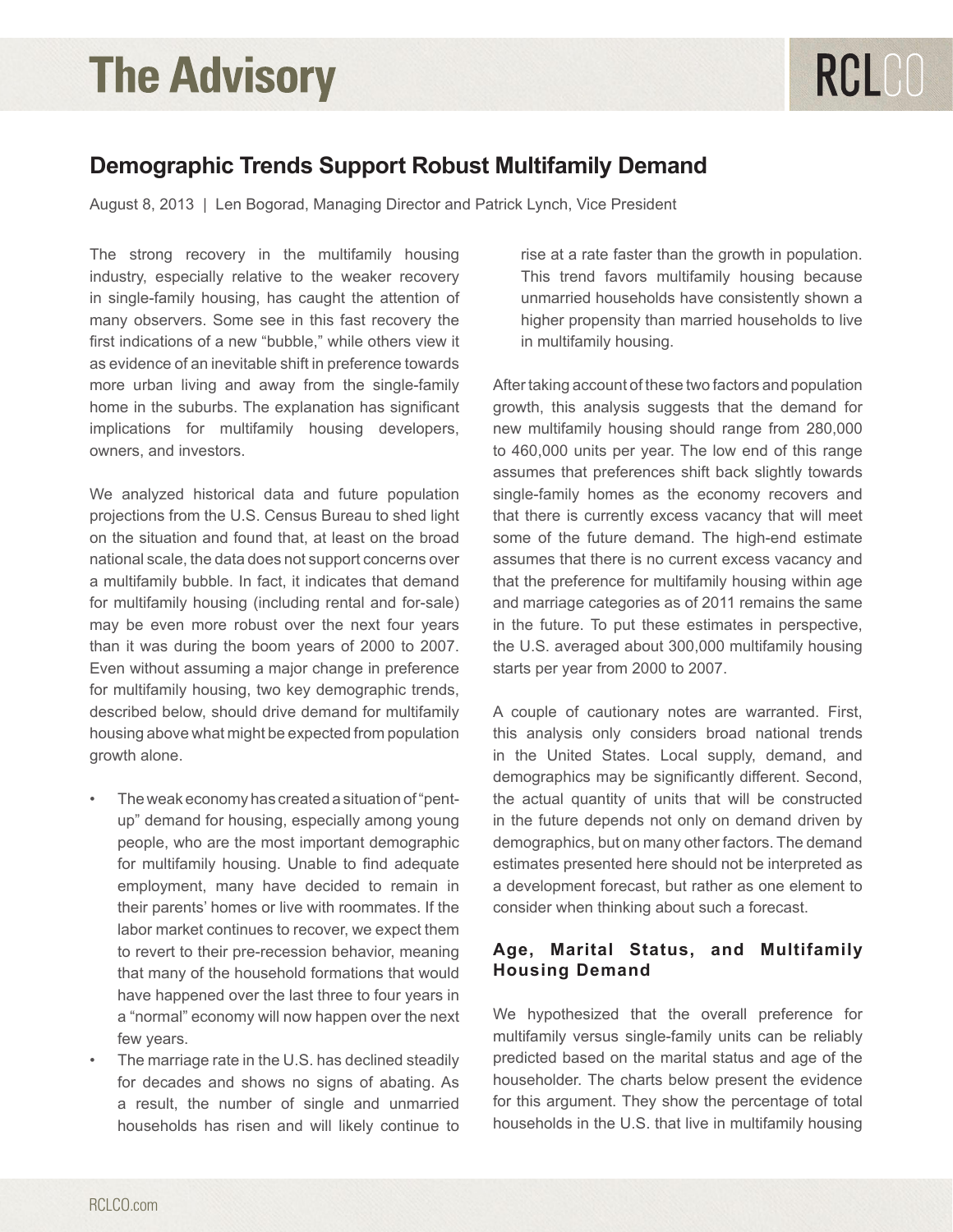units (5 or more units per structure) within age and marital status categories. Overall they have remained quite consistent, especially over the last decade, for both married and unmarried households.

Nonetheless a slight uptick in the multifamily "preference rate" is visible over the last three years, especially for 25-34 year olds. Whether this reflects a permanent shift in preference towards urbanity, or a cyclical impact of the economic downturn that has pushed many households into the rental market after the boom years of the early 2000s, is unclear. It may be a combination of both.

Marriage rates have shown an unambiguous trend. As shown in the chart below, the rate of marriage, for virtually all ages, has fallen continuously since 1980.

If this trend continues, it implies a greater demand for multifamily housing than that generated by population growth alone, because unmarried householders are more likely to choose multifamily housing, at every age.

An additional key factor that affects demand for not only multifamily housing, but all housing, is the rate of household formation, which is typically measured by the headship rate. This is the ratio of the heads of households in a given age group to the total population in that age group. For people over the age of 65, headship rates declined steadily from 1990-2007. This trend is most likely explained by the increasing life expectancy of the U.S. population. As spouses live longer, the proportion of people living alone also decreases, and headship rates decline as a result. For the younger age groups, headship rates remained much steadier from 1990-2007. But from 2007 to 2011 there was a noticeable decline in the headship rate in the 18-24 and 25-34 age groups. This decrease is likely explained by the weak labor market during



*Multifamily "Preference Rate" for Married Households in the United States*





*Source: U.S. Census and American Community Survey PUMS data (IPUMS-USA)*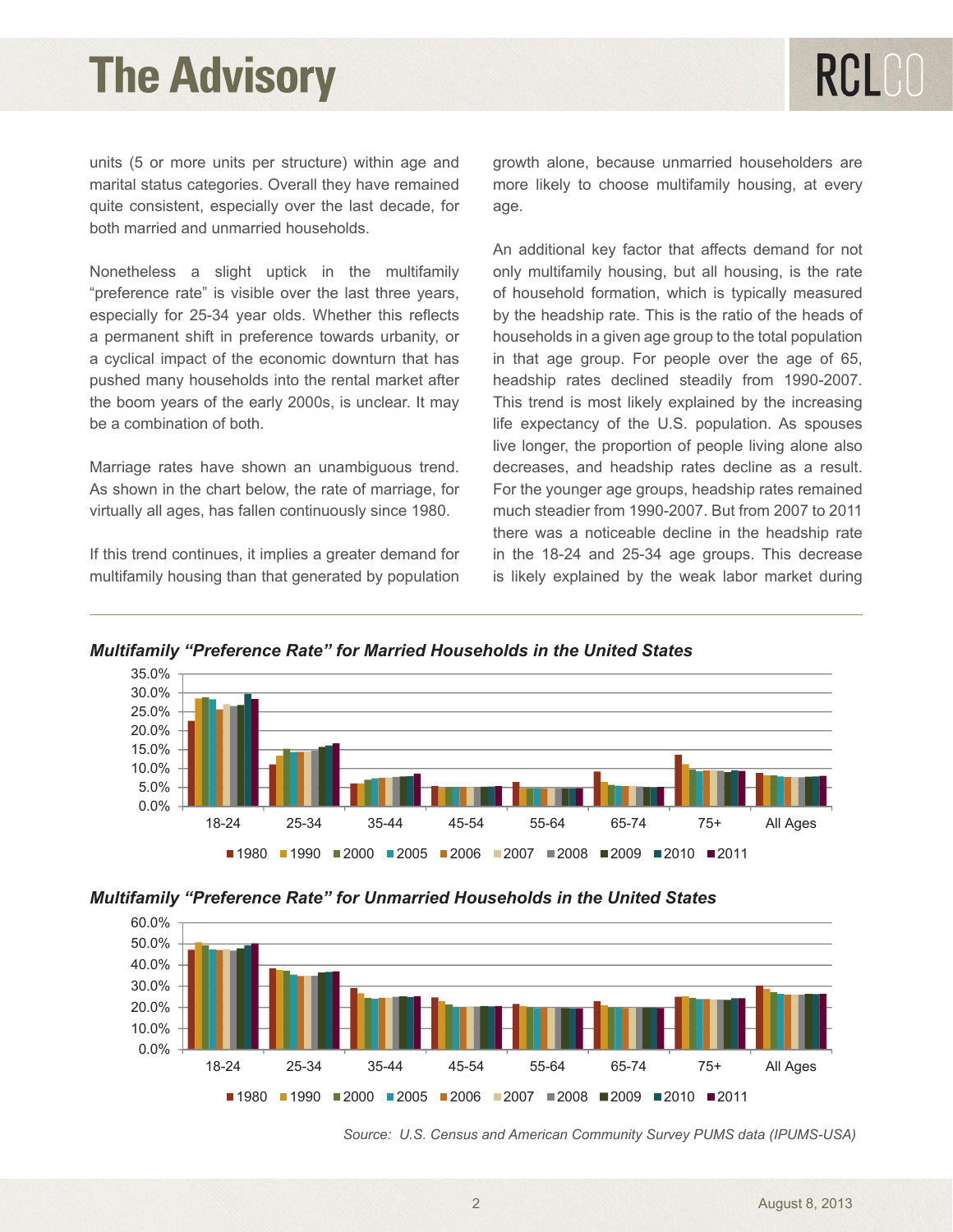RCLCO

and after the recession. Without jobs, or with lower paying jobs, young people especially have chosen to stay with their parents or live with roommates to minimize costs. While these declines in headship rates may appear insignificant, when applied to the entire population of the U.S. they can mean a large difference in the number of households, and therefore housing demand.



### *Headship Rate*



 *Source: U.S. Census and American Community Survey PUMS data (IPUMS-USA)*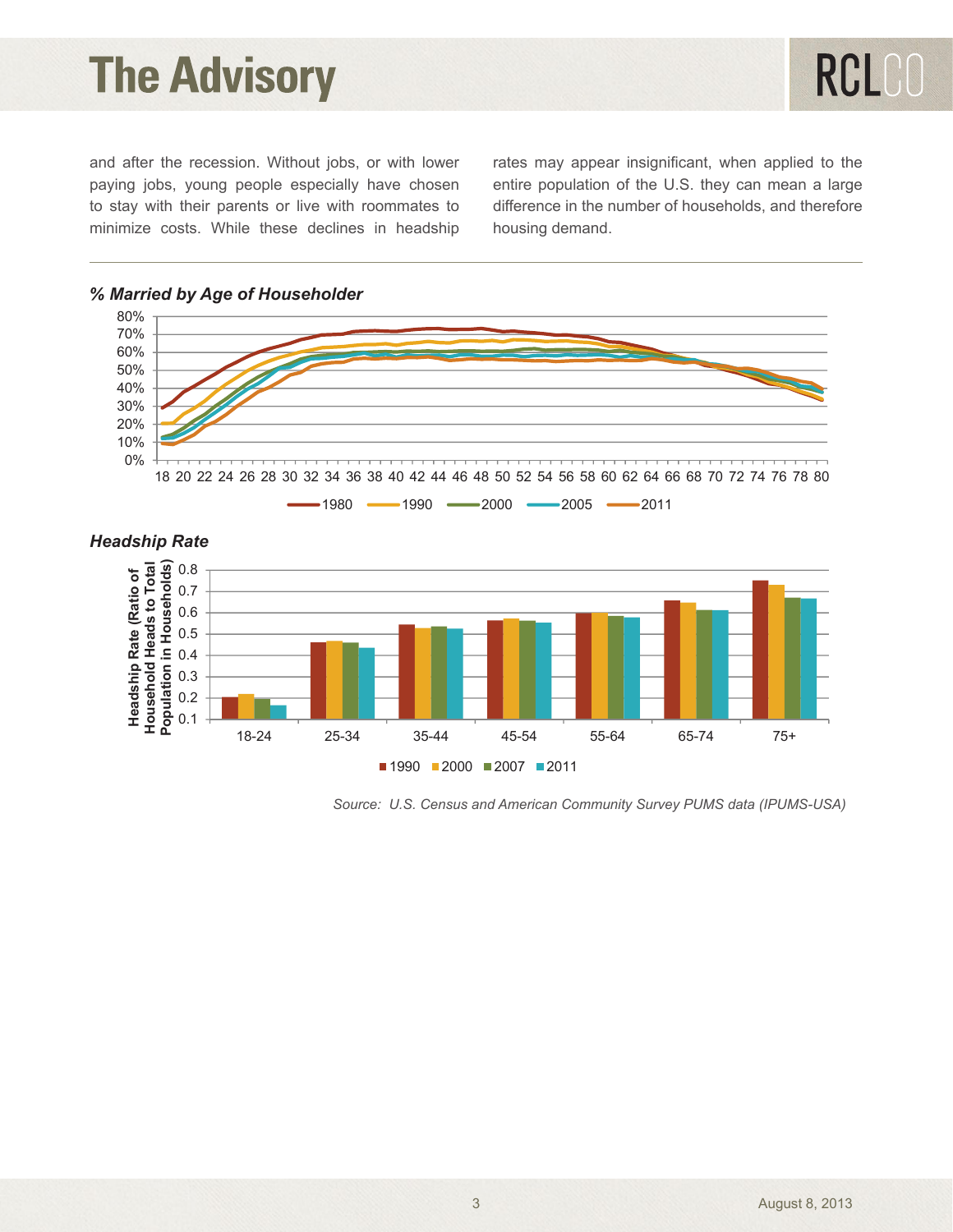### **Future Demand Could Exceed 400,000 Units per Year**

We constructed two scenarios of future demand through 2017 based on the above factors and using the following assumptions:

- Population growth by age group is based on projections of the U.S. Census Bureau.
- Headship rates for all age groups under the age of 65 will return to their 2007 levels by 2017. This projection is based on the assumption that the economy, and labor markets, will continue to heal and, as they do, household formation rates will recover. Headship rates for the 65-74 and 75+ age cohorts will continue to decline at the same average annual rate that they declined from 2000- 2011, on the assumption that life expectancies will continue to increase.
- The marriage rate for each age group is assumed to decrease through 2017 at the same average annual rate that it decreased from 2000-2011. Over all age groups, this means that the percentage of householders that are married would decline from 50.4% in 2011 to 48.1% in 2017.
- We tested two scenarios with regard to the multifamily preference rate within age and marital categories—"Cyclical" and "Secular." The Cyclical scenario is based on the premise that the recent uptick in demand for multifamily units has been driven by the economic cycle, and that, as the economy improves, some households will revert to single-family living. The Secular scenario assumes that the recent uptick in preference for multifamily represents a more permanent shift in preference. Therefore, in the Secular scenario the preference rates for multifamily living within age and income categories are assumed to not change.

Under the Cyclical scenario, total demand for an additional 2.048 million units is projected from 2012 through 2017, which equates to an annual pace of 341,000 units. However, because only 158,000 units were delivered in 2012, a somewhat higher pace of 378,000 units per year would be needed

from 2013-2017. Even this estimate, under the more conservative preference rate assumption, results in higher demand for multifamily units than the average annual completions during the 2000s.

Under the Secular scenario, demand for 2.24 million new units is projected from 2012 through 2017, which **Cyclical Scenario**  equates to an annual pace of 374,000. After adjusting for completions of only 158,000 in 2012, the annual pace needed to reach 2.24 million new units by 2017 is 417,000.

The Cyclical and Secular scenario charts summarize 0 the contribution to demand under each scenario of each of the following factors: headship rates, the age distribution of the population, marriage rates, the "preference rates" for multifamily after taking account of age and marital status, and population growth.  $\frac{1}{2}$  $\sim$ auon, ma  $\sim$  rotal  $\epsilon$  rates, the



## Secular Scenario *Cyclical Scenario*



#### *Secular Scenario*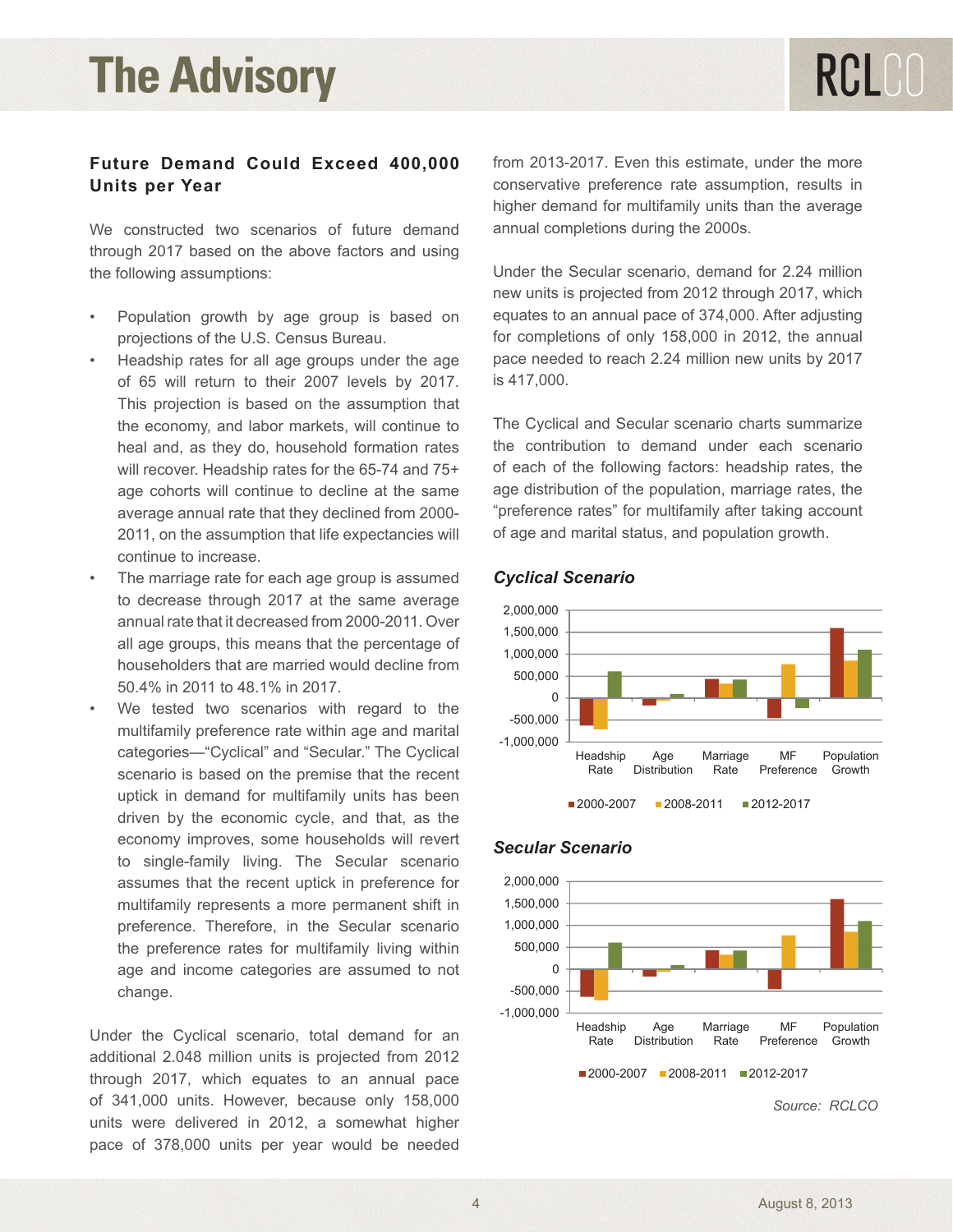# RCLCO

### **Obsolescence**

The above demand estimates do not account for the needed replacement of existing units that become obsolete. Good data on the rate of obsolescence is not available, but it is possible to estimate this factor using U.S. Census data which tracks the year built of housing units. Using this source, we estimate that 0.20% of the multifamily housing stock, or about 45,000 units, are replaced each year. This estimate is close to the 0.25% replacement rate for all housing assumed by Harvard's Joint Center for Housing in its forecast for 2010-2020.

### **Current Vacancy**

The above estimated demand for 378,000 to 417,000 units per year also assumes that there is no slack, or excess vacancy, in the current inventory that might absorb some of this demand. Based on the most typical indicators of vacancy, that appears to be a fair assumption. As of 2012, The Census housing vacancy survey estimates the vacancy rate of the multifamily rental inventory to be 9.3%, approximately in line with the average during the 1990s and slightly below the average vacancy rate from 2000-2010. The same survey estimates the vacancy rate for multifamily

"homeowner" units to be 6.9% in 2012, higher than the average of 6% during the 1990s, but the lowest since 2005. Reis, which surveys the multifamily rental market in the United States, estimates a vacancy rate of 4.5% as of 2012—a very healthy level that does not suggest oversupply. Another source, the American Housing Survey, reports total vacancy, excluding seasonal units, of 14.7% in 2012, hardly changed from the 2003 rate of 14.6%, but slightly higher than the 13.3% rate in 1997. The American Community Survey, on the contrary, indicates an elevated vacancy rate of 16.4% for all multifamily units in 2011 as compared with 10.6% in the 2000 Census and 13.1% in 1990. These American Community Survey and Census estimates, however, use a broad measure of vacancy that counts seasonal units as vacant.

The inconsistency between the sources certainly leaves room for debate. However, because most sources do not suggest vacancy significantly out of line with past averages, we are inclined to believe that the "excess vacancy" is unlikely to be more than 2% to 3% of existing inventory. The table below shows the range of annual demand estimates under the Cyclical and Secular scenarios after accounting for obsolescence and excess vacancy ranging from 0% to 3% of the existing multifamily inventory.

|                                                        | <b>Cyclical Scenario</b> | <b>Secular Scenario</b> |
|--------------------------------------------------------|--------------------------|-------------------------|
| Multifamily Demand, 2012-2017                          | 2,048,000                | 2,242,000               |
| Annual Multifamily Demand, 2012-2017                   | 341,000                  | 374,000                 |
| Multifamily Completions in 2012                        | 158,000                  | 158,000                 |
| Adjusted Annual Demand, 2013-2017                      | 378,000                  | 417,000                 |
| <b>Annual Obsolescence</b>                             | 45,000                   | 45,000                  |
| Total Annual MF Demand if 0% Excess Vacancy, 2013-2017 | 423,000                  | 462,000                 |
| If 1% Excess Vacancy                                   | 376,000                  | 415,000                 |
| If 2% Excess Vacancy                                   | 329,000                  | 368,000                 |
| If 3% Excess Vacancy                                   | 282,000                  | 321,000                 |

#### *Estimates of Multifamily Housing Demand Through 2017*

*Source: RCLCO*